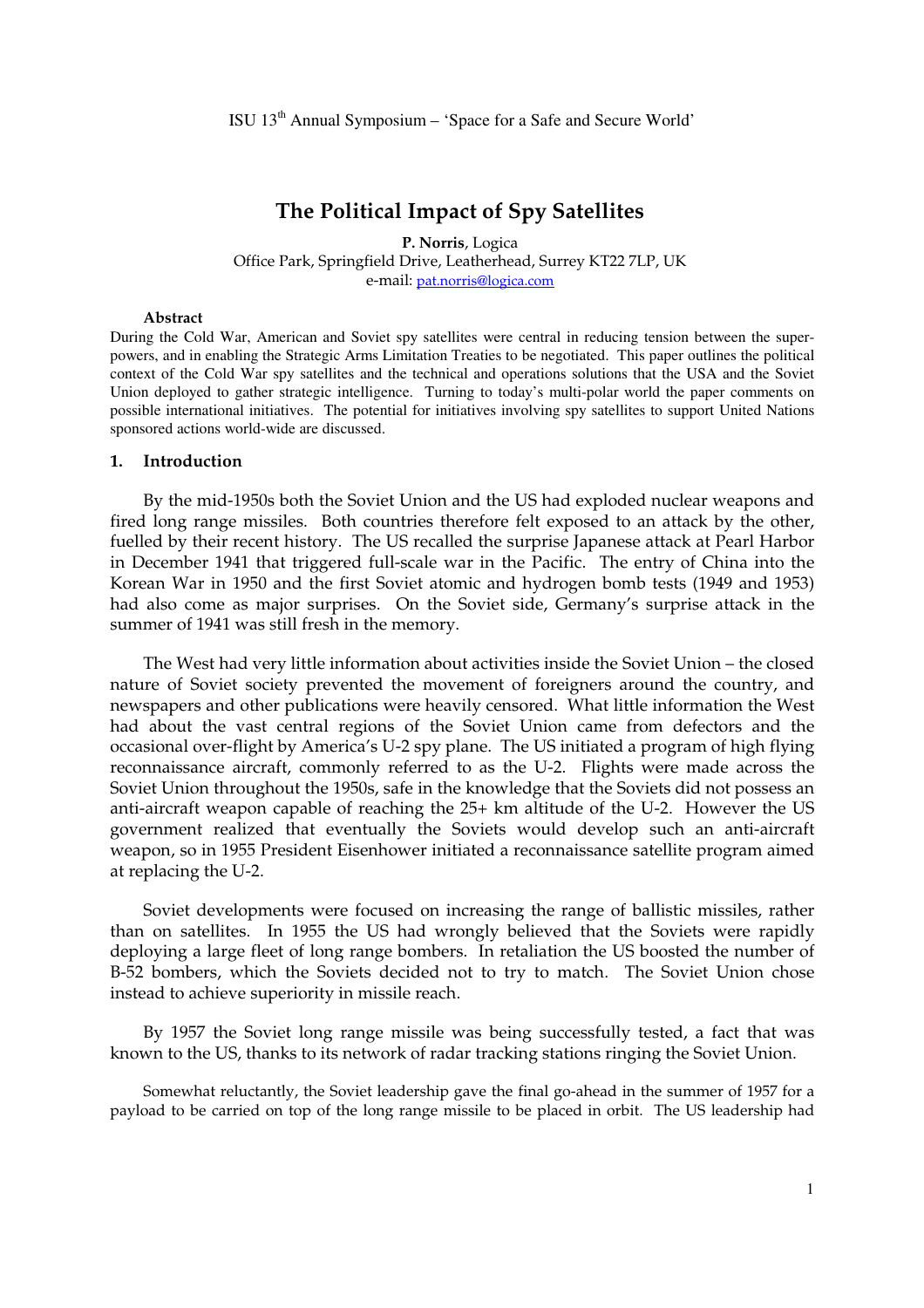predicted such a step, since it was understood that an inter-continental ballistic missile (ICBM) was easily modified to reach orbit.

Right from the outset, space played a role in reducing international tensions. Today, as the number and intensity of flash points increases, it is no surprise to find political leaders relying on space more and more.

The early use of space to reduce tensions was originally subject to military classification, but in recent years much of the story has been made public. As the EU and ESA start to exploit space in the security domain, it is instructive to look back at the relevant programmes in the early years of the space age.

### **2. The start of the space age**

The first public acknowledgement of American military surveillance (i.e.: spy) satellites was on 1 October 1978 at the Kennedy Space Center when President Jimmy Carter stated: "Photographic reconnaissance satellites have become an important stabilizing factor in world affairs in the monitoring of arms control agreements. They make an immense contribution to the security of all nations." Further information on the relevant programmes and satellites had to await the mid-1990s, when the American CORONA programme was largely declassified. Information on the equivalent Soviet Zenit-1 programme also became available at about that time, but it is the CORONA programme that provides the most relevant political lessons.

The launch of Sputnik on  $4<sup>th</sup>$  October 1957 on a converted intercontinental ballistic missile (ICBM) by the Soviet Union brought home to everyone in the West the ability of Soviet long range missiles to reach every corner of the globe. The USA however had no idea how many such missiles the Soviets had or could deploy. In mid-1960 the official estimate (highly classified at the time) of Soviet ICBMs likely to be deployed soon ranged from 700 according to the US Air Force to 150 by the US Army and US Navy, with the CIA estimate in between at 400. The high estimate by the Air Force illustrated the bias in such intelligence, since these estimates were used to justify investment in Air Force projects to counter the apparent Soviet threat.

The initial US concept was for a satellite that developed the film onboard and radioed the images to ground. By the time of Sputnik this project had encountered a variety of problems, delaying its completion and increasing its costs. Spurred on by the Soviet missile successes, an interim concept was initiated in which the film would be returned to earth in a recovery capsule and developed on the ground. This "interim" system, called CORONA, ended up as the mainstay of the US strategic surveillance program for more than 10 years.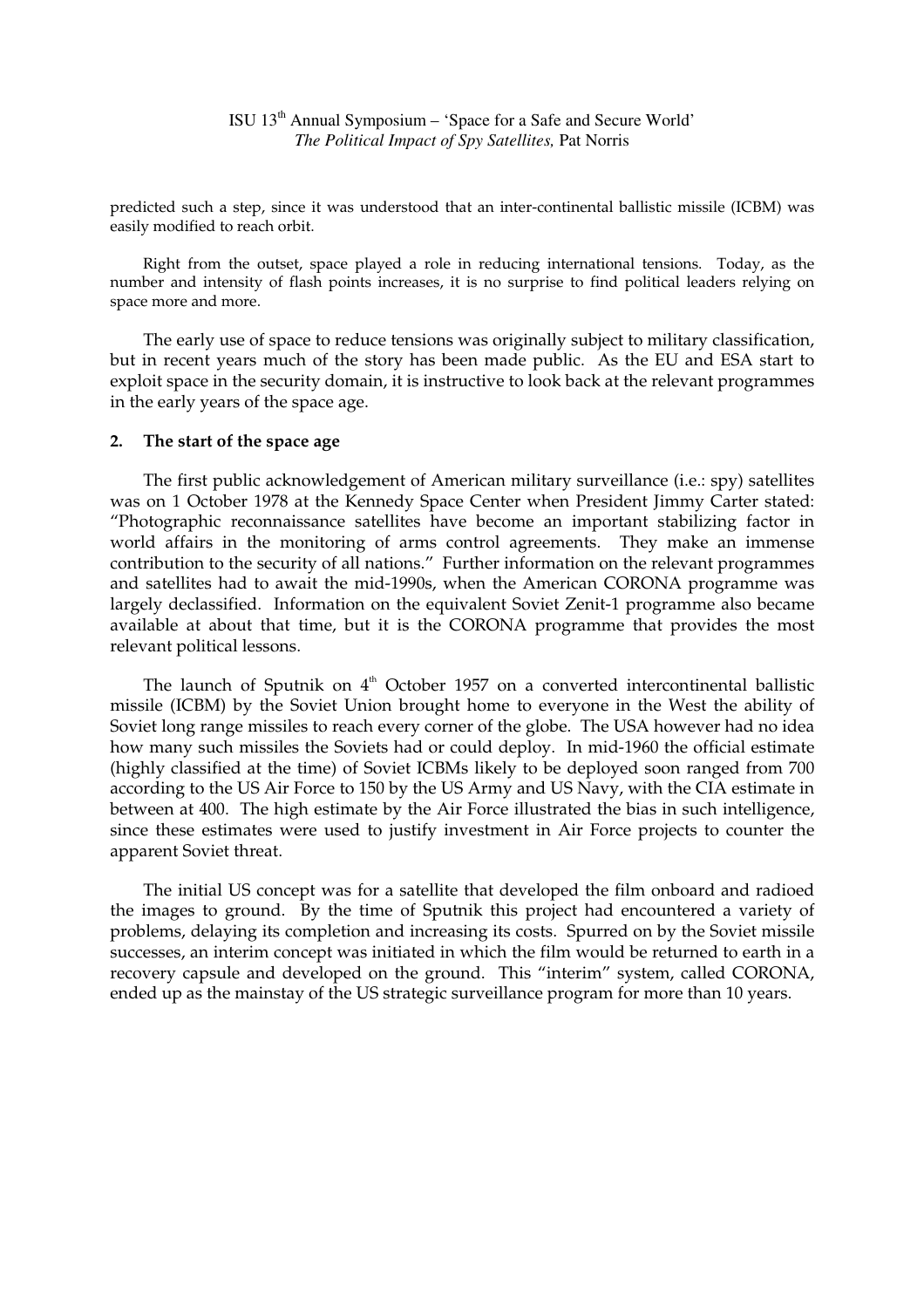ISU 13th Annual Symposium – 'Space for a Safe and Secure World' *The Political Impact of Spy Satellites,* Pat Norris

Being an interim program, CORONA looked to existing solutions where possible. The platform was the upper stage of the Agena rocket, the camera was adapted from that flown in the U-2 aircraft, and the ejection capsule from high altitude balloon experiments – Figures 1 and 2. Despite avoiding unnecessary developments, CORONA was plagued by failures. All nine attempts to launch a CORONA in 1959 failed, involving most of the elements of the system - the first and second stages of the rocket, the camera, and the capsule ejection system.



**Figure 1. Typical CORONA stereo camera configuration built on the Agena upper stage** 

The shooting down of a U-2 over central Russia on  $1<sup>st</sup>$  May 1960 closed off the only objective, albeit woefully incomplete, source of information about Soviet preparations. After a further 4 failures in 1960, the first CORONA images were returned to earth in August 1960. This first flight identified 64 previously unknown Soviet airfields, but the images were too blurred to provide detailed information on ICBMs. After several more failures, successful CORONA flights in mid-1961 proved that the Soviets had deployed only a handful of ICBMs, and these were of a type that was difficult to deploy rapidly or in large numbers.

The startling news that the Soviets lacked a significant ICBM fleet undercut the arguments of those in the USA who were calling for a pre-emptive nuclear attack on the Soviet Union.

Once a CORONA had exposed all of its film its mission was over – and this typically occurred within a few days for the early flights. A new satellite had to be launched to continue the surveillance, and the frequency with which this was done seems astonishing by today's standards. A new CORONA was launched on average every 6 weeks. Over the ten years of the program, a total of 145 were launched of which more than 120 were successful.



**Figure 2. The parachute (yellow) carrying a CORONA capsule with its undeveloped film is snared by the catcher plane over the Pacific Ocean** 

The frequent launches of CORONA had the advantage that improvements could be introduced incrementally. The cameras were gradually improved - the swath width of the images increased from 190 km to 290 km, and the resolution to better than 2m. From 1962, stereo images were introduced – a major improvement for the analysts. Another major improvement from about 1963 was the addition of a second recovery capsule. The second capsule meant that images could be returned to earth before the film was finished. The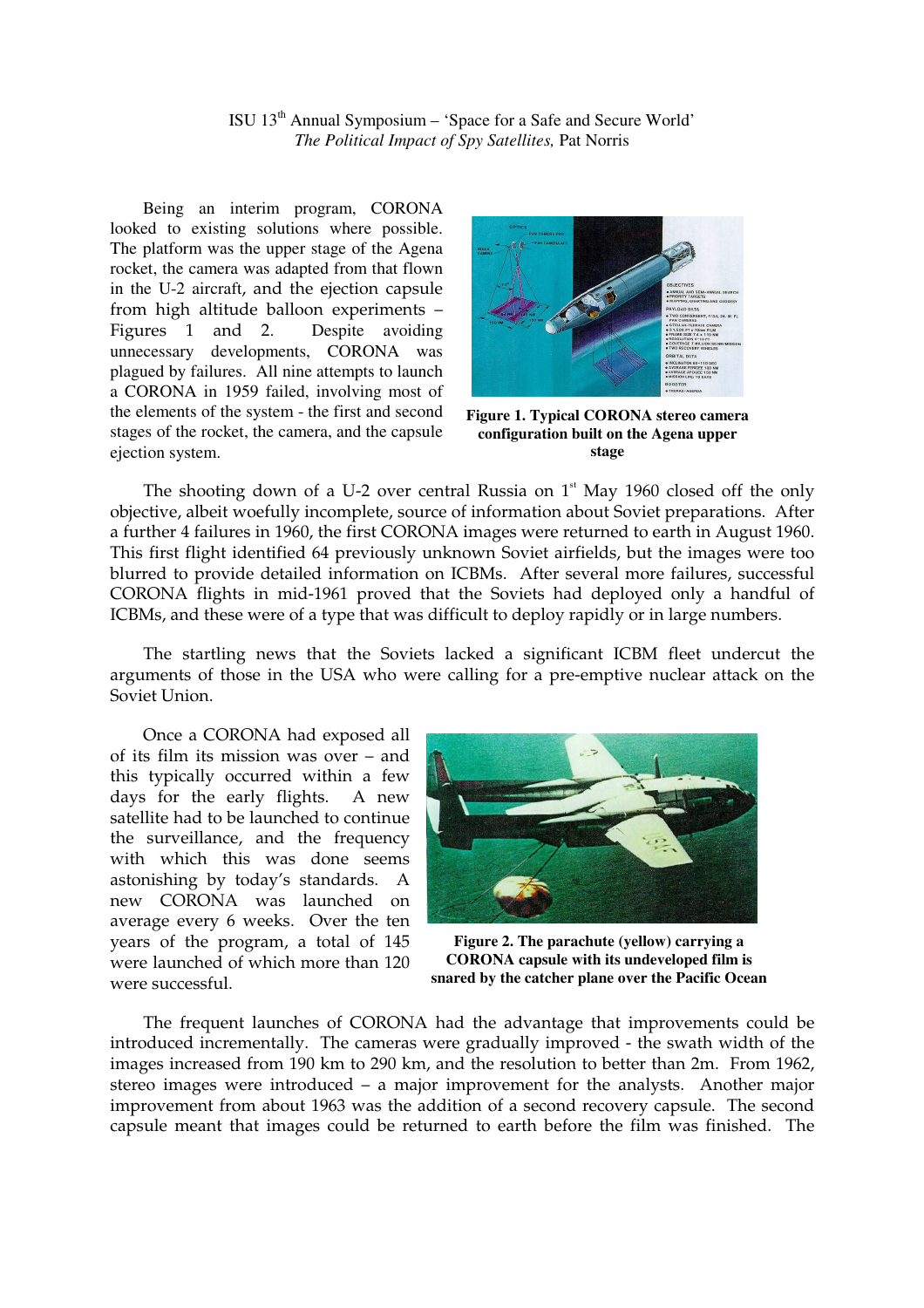remainder of the film could be exposed over the course of several more days before being returned in the second capsule. Longer film reels were carried to take advantage of the longer mission duration.

## **3. The Soviet Zenit-2**

The Soviets, too, had many failures before their surveillance satellite became operational in August 1962 - two years after CORONA. Like the US they initially intended to have a real-time read-out scheme. And like the US they found that too difficult to implement with the required image resolution, and reverted to a capsule recovery scheme.

The Soviet Zenit-2 satellite as it was called was based on the Vostok manned capsule, a design choice that was intended to reduce the need for new developments for example in the area of attitude stabilization. However the stability required by Zenit-2 proved much more demanding than for Vostok, and significant development was needed.

At 4.8 tons, Zenit-2 was more than double the mass of CORONA. The main design difference was that the Zenit-2 camera was housed in a pressurized capsule, thus avoiding the vacuum-induced film problems experienced by CORONA.

A further difference was that the whole camera was returned in the re-entry capsule not just a film reel as used by CORONA. The Soviets could re-use the Zenit-2 cameras, thus saving money, but the design meant that they couldn't add a second recovery capsule. It wasn't until the 1970s that they changed the design so that multiple recovery capsules could be accommodated. Like the manned Soyuz capsules, Zenit-2 descended on land.

## **4. SALT**

Throughout the 1960s and thereafter the USA monitored the deployment of Soviet ICBMs and nuclear submarines in great detail (see Figures 3 and 4) – launching CORONA satellites regularly until the next generation of surveillance satellites became available in the 1970s. The Strategic Arms Limitation Treaties (SALT-I and SALT-II) that halted the nuclear arms race between the superpowers are phrased explicitly to allow their verification by surveillance satellites.

Everything that couldn't be verified was omitted from the Treaties; for example a limit to the number of missile silos is defined, not missiles themselves or their warheads.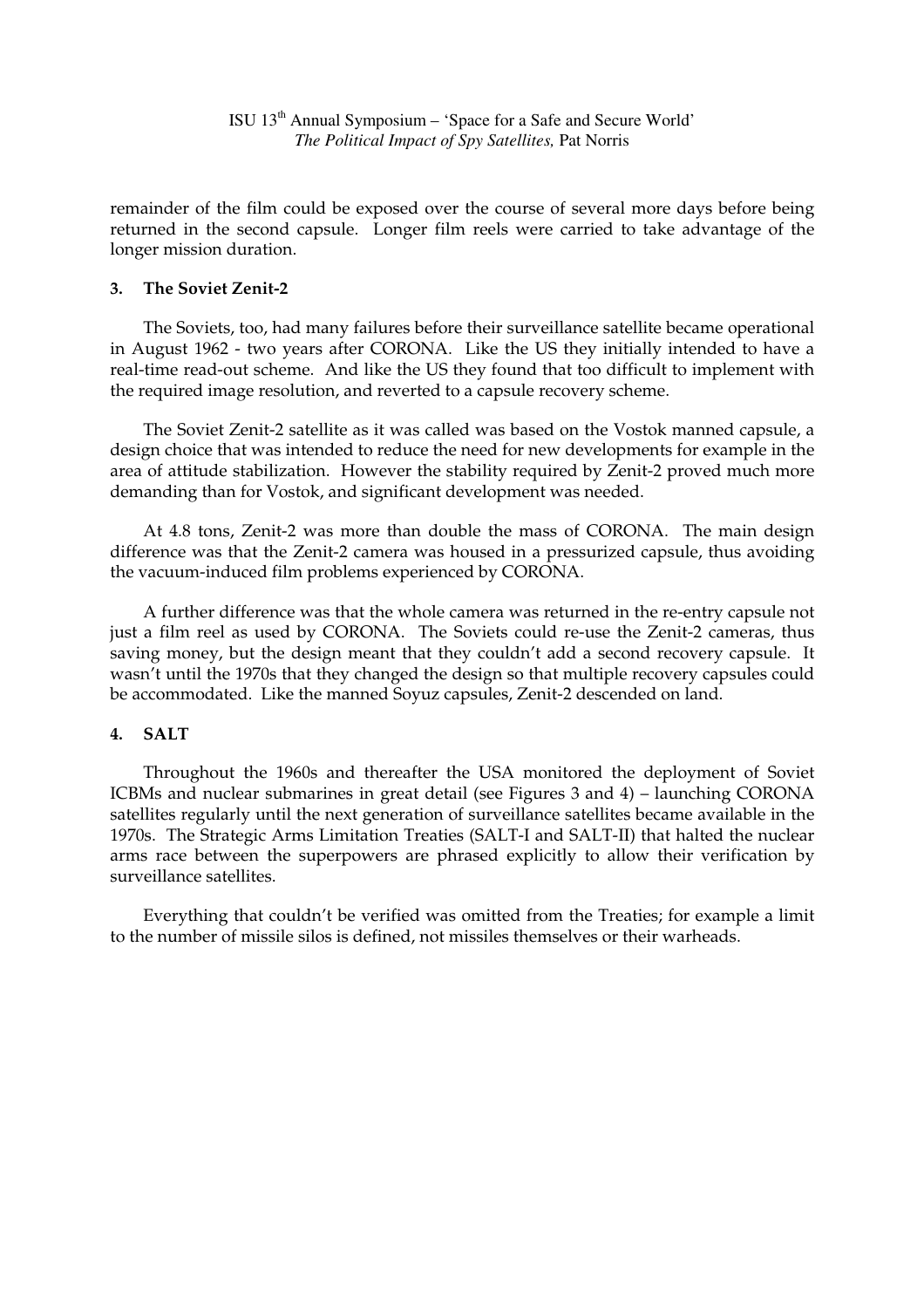ISU 13th Annual Symposium – 'Space for a Safe and Secure World' *The Political Impact of Spy Satellites,* Pat Norris



**Figure 3. Images a year apart show new SS-7 ICBM sites at Yur'ya (near Kirov) Credit: National Reconnaissance Office**



**Figure 4. Soviet submarines at Polyarny (near Murmansk), 1966 Credit: U.S. Geological Survey**

CORONA was ideal for identifying strategic threats, but failed on many occasions to provide tactical information. The 1968 Arab-Israeli 6-day war and the Soviet invasion of Czechoslovakia in 1967 were two examples where the CORONA imagery reached the intelligence analysts after the fighting was over. Nowadays, several organisations have deployed constellations of low orbit satellites in an attempt to provide both high quality imagery and fast response.

#### **5. Europe**

Western Europe played only a peripheral role in the strategic spy satellite programmes of the 1960s. However by the 1970s, programmes such as Meteosat and SPOT incorporated much of the same technology as the generation of American military surveillance satellites then emerging – digital detectors, for example. The scale of the USA programme has remained much larger than Europe's – today, all US defence space programmes total about \$45 billion per annum, of which surveillance satellites make up a substantial part.

The EU Satellite Centre (EUSC) in Torrejon is the most public manifestation of Europe's current interest in the military uses of surveillance satellite data. The EUSC provides mapping and related information to EU member states and agencies for any of the world's trouble spots.

Although the risk of nuclear war between the superpowers has disappeared, regional tensions continue to pose a threat in many parts of the world. Satellite imagery can help the countries concerned avoid actions based on rumour, speculation or biased stories from defectors – as former UN Weapons Inspector chief Hans Blix put it: "defectors didn't want inspection, they wanted invasion".